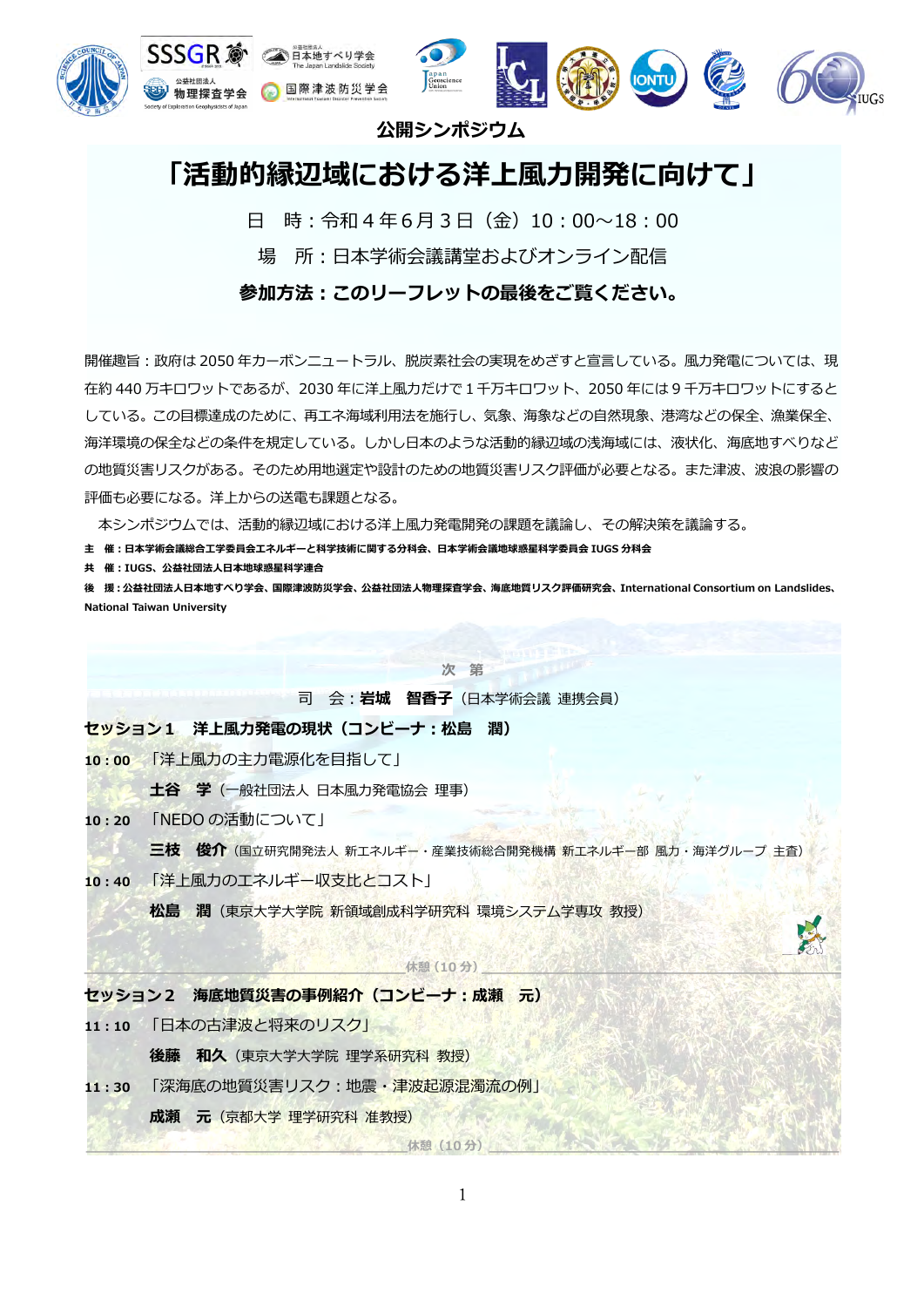### **セッション3 地質災害リスク評価⼿法(コンビーナ︓野村 英雄)**

12:00 「海底地盤安定性リスク評価のための音波探査」

**⼩澤 岳史**(株式会社 地球科学総合研究所 営業部⻑)

**12︓20** 「沿岸・海底域のジオハザードリスクの評価予測」

**佐々 真志**(国⽴研究開発法⼈海上・港湾・航空技術研究所 港湾空港技術研究所 地盤研究領域 動土質研究グループ グループ長)

**12:40** 「Assessment of geohazards for the development of offshore wind export cables」(動画) **Paul Dimmock** (Norwegian Geotechnical Institute)

昼食 (60分)

## **セッション4 リスク評価のための既存データ(コンビーナ︓佐藤 智之)**

- **13:50 「JAMSTEC のデータ紹介」 木戸 ゆかり**(国立研究開発法人 海洋研究開発機構 研究プラットフォーム運用開発部門 運用部 研究航海マネジメントグループ 技術主任)
- **14︓10** 「海上保安庁のデータ」

**⻑坂 直彦**(海上保安庁 海洋情報部 情報利⽤推進課 課⻑補佐)

**14︓30** 「海底地質図およびその元データについて」

**佐藤 智之**(国⽴研究開発法⼈ 産業技術総合研究所 地質調査総合センター 地質情報研究部⾨ 地球変動史研究グループ 主任研究員)

**14︓50 「**Seabed 2030: Compiling archived and recent datasets**」**(動画)

Jaya Roperez (National Institute of Water and Atmospheric Research; NIWA)

休憩(10分)

#### **セッション5 国際協⼒(コンビーナ︓⼤久保 泰邦)**

- **15:10 「IUGS の活動」** 
	- **北里 洋**(日本学術会議 特任連携会員、国立大学法人 東京海洋大学 教授)
- 15:30 「活動域縁辺域における再生可能エネルギー開発に関する国際協力」

大久保 泰邦 (日本学術会議 連携会員)

- **15:50** 「Environmental impacts of deep water offshore wind」(動画)
	- **Robert M Dorrell** (University of Hull)
- 16:00 「台湾の事例」(動画)

張日新 (台湾国立大学 助教授)

**\_\_\_\_\_\_\_\_\_\_\_\_\_\_\_\_\_\_\_\_\_\_\_\_\_\_\_\_\_\_\_\_\_\_休憩(10 分)\_\_\_\_\_\_\_\_\_\_\_\_\_\_\_\_\_\_\_\_\_\_\_\_\_\_\_\_\_\_\_\_\_**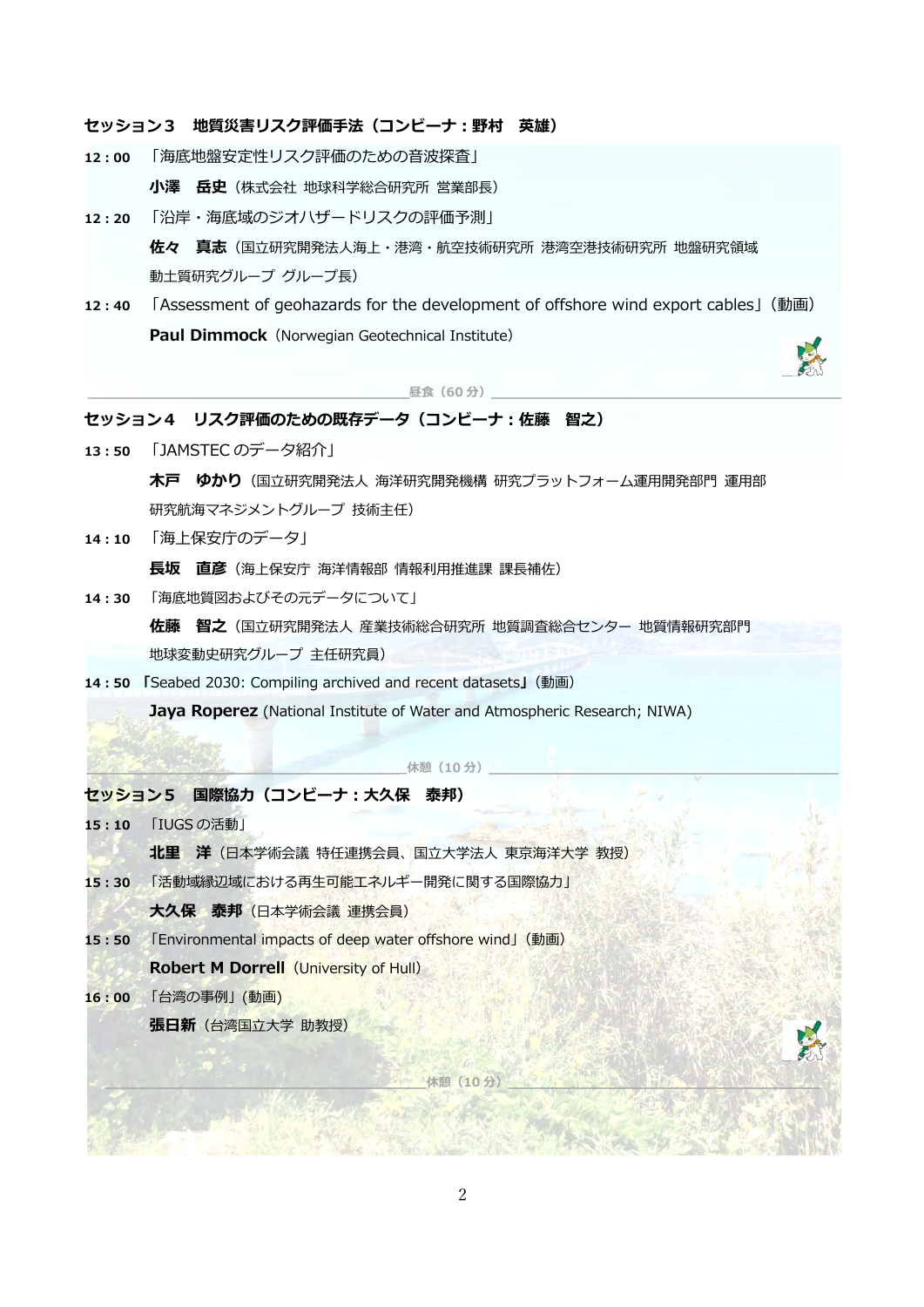### **セッション6 ⼈材育成と社会との関わり(コンビーナ︓川村 喜⼀郎)**

- 16:20 「大学教育における人材育成のあり方」
	- **川村 喜一郎**(山□大学大学院 研究教授)
- **16:40** 「Innovative training for new industries」(動画) **James M Gilbert** (University of Hull 教授)
- 16:50 「地域活性化につながる洋上風力発電事業開発のあり方」 **⽵内 彩乃**(東邦⼤学 理学部 ⽣命圏環境科学科 講師)



#### 17:20 「パネルディスカッション:提言に向けて」

パネリスト:松島 潤、成瀬 元、野村 英雄 (基礎地盤コンサルタンツ株式会社 執行役員)、佐藤 智之、大久保 泰 邦、川村 喜一郎

休憩(10分)

**参加方法:** 入力フォーム (以下の URL をクリックしてください) (https://forms.gle/VAdC5uuHxP5PwwS99)

上記の入力フォームから「メールアドレス、氏名」を記入し、参加登録してください。入力 フォームに「会場参加」と「リモート参加」のいずれかを選択してください。当日の会場は 定員 170 名となっています。参加をご希望の⽅は、お早めにお申し込みください。

**お問い合わせ先︓⼤久保 泰邦(sssgr\_support@kiso.co.jp)**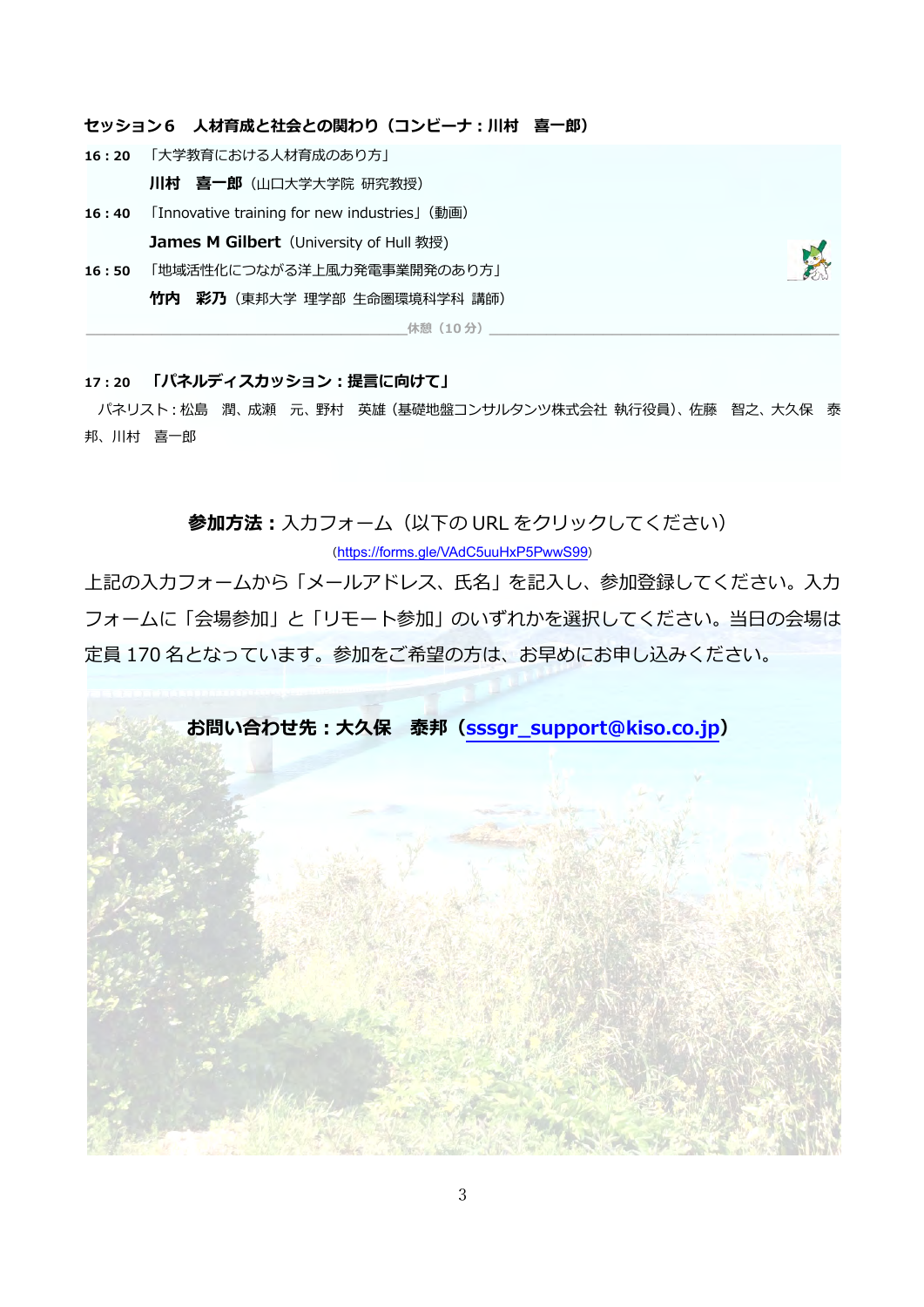

## Symposium of Offshore Wind Power Generation at Active Margins 3 June (Fri.) 2022, 10:00–18:00

**Admission fee**: FREE **Presentation**: Online presentation and question and answer by Chat **Language**: English or Japanese **How to participate**: Application form is available at the official site of the Science Council of Japan

The government has declared that it aims to realize a carbon-neutral, carbon-free society in 2050. The amount of wind power generation is currently about several million kW, and it is said that it will be more than ten million kW for offshore wind power alone in 2030. In order to achieve this goal, we need to enforce the law associated with renewable energy, which stipulates various conditions such as weather, sea conditions, conservation of harbors, fishery conservation, and conservation of the marine environments.

However, there is a risk of marine geological disasters such as liquefaction and submarine landslides in shallow waters at active margins such as Japan. Therefore, marine geological risk assessment for site selection and design is required. It is also necessary to evaluate the effects of tsunamis and ocean currents. Power transmission from the ocean is a risk as well.

In this symposium, we discuss these issues in terms of offshore wind power development in activity margins and discuss the solutions.

## **Organizers**: Science Council of Japan

**Co-Organizers**: IUGS, Japan Geoscience Union

**Supporters**: The Japan Landslide Society, International Tsunami Disaster Prevention Society, The Society of Exploration Geophysicists of Japan, The Society for Study of Submarine Geological Risks (SSSGR), International Consortium on Landslides、National Taiwan University

Coordinator: **Chikako Iwaki** (Science Council of Japan)

**Session 1** Current status of offshore wind power generation (Convener: **Jun Matsushima**)

10:00 Aiming to offshore wind powers for main power supply **Dr Manabu Tsuchiya** (Director, Japan Wind Power Association)

## 10:20 Activities of NEDO

**Shunsuke Saegusa** (Project Coordinator, Offshore Wind & Ocean Energy, New Energy Technology Department, New Energy and Industrial Technology Development Organization)

10:40 Cost and balance ratio of energy on Offshore wind powers)

**Prof Jun Matsushima** (Department of Environment Systems, Graduate School of Frontier Sciences, The University of Tokyo)

\_\_\_\_\_\_\_\_\_\_\_\_\_\_\_\_\_\_\_\_\_\_\_\_\_\_\_\_\_\_\_\_\_\_\_\_\_\_**10 min. break**\_\_\_\_\_\_\_\_\_\_\_\_\_\_\_\_\_\_\_\_\_\_\_\_\_\_\_\_\_\_\_\_\_\_\_\_\_\_\_\_\_

**Session 2** Introduction of marine geological hazards (Convener, Hajime Naruse)

11:10 Japanese paleotsunamis and future risks **Prof Kazuhisa Goto** (School of Science, The University of Tokyo)

11:30 Risk assessment of deep seafloor geohazards: an example of earthquake-tsunami induced turbidity currents

**Dr Hajime Naruse** (Graduate School of Faculty of Science, Kyoto University)

\_\_\_\_\_\_\_\_\_\_\_\_\_\_\_\_\_\_\_\_\_\_\_\_\_\_\_\_\_\_\_\_\_\_\_\_\_\_**10 min. break**\_\_\_\_\_\_\_\_\_\_\_\_\_\_\_\_\_\_\_\_\_\_\_\_\_\_\_\_\_\_\_\_\_\_\_\_\_\_\_\_\_

**Session 3** Methodology for risk evaluation of geological disasters (Convener: Hideo Nomura)

12:00 Seismic survey for risk evaluation of seabed and near surface. **Takeshi Kozawa** (Manager, JGI, Inc.)